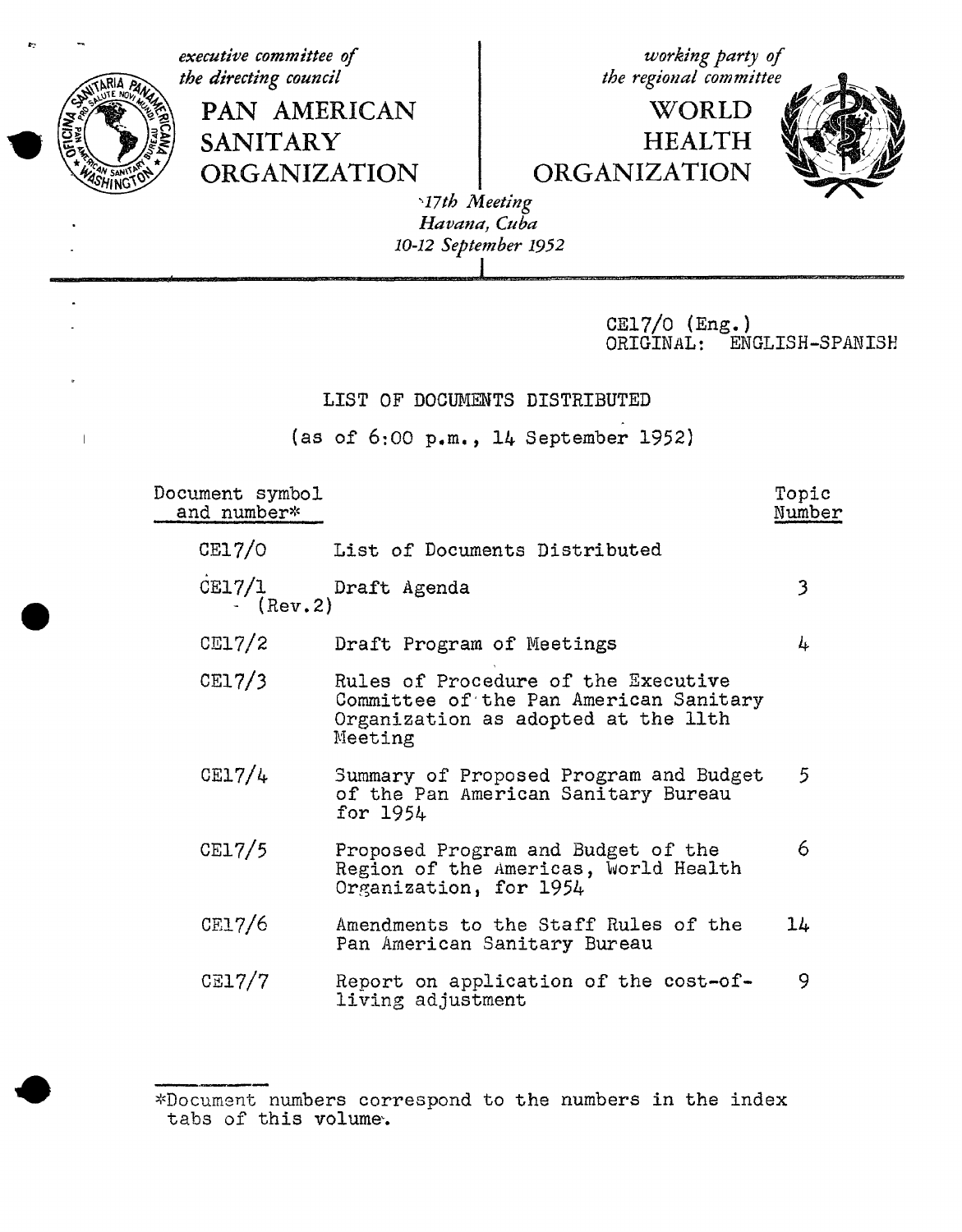CE17**/**O(Eng.) Page

| Document symbol<br>and number |                                                                                                                                                           | Topic<br>Number |
|-------------------------------|-----------------------------------------------------------------------------------------------------------------------------------------------------------|-----------------|
| CE17/8                        | Inter-American Medical Congresses                                                                                                                         | 10              |
|                               | $A_{\bullet}$<br>Report of the Director on<br>implementation of Resolution XV<br>adopted by the Executive Committee<br>at its 16th Meeting                |                 |
|                               | $B_{\bullet}$<br>Request for technical assistance<br>to the XIV International Congress<br>of Military Medicine and Pharmacy                               |                 |
| CE17/9                        | Annual reports from Member States of<br>the World Health Organization: Recom-<br>mendations on form and content to<br>ensure uniformity and comparability | 13              |
| CE17/10                       | Buildings and installations at<br>Headquarters                                                                                                            | 15              |
|                               | $A_{\bullet}$<br>Report of the Subcommittee on<br>Interim Headquarters                                                                                    |                 |
|                               | в.<br>Report of the Director prepared at<br>the request of the Subcommittee on<br>Interim Headquarters                                                    |                 |
| CE17/11                       | Preliminary report on evaluation of<br>the activities of the Pan American<br>Sanitary Bureau                                                              | 11              |
| CE17/12                       | Report of the Permanent Committee of<br>the Executive Committee on Revision<br>of the Constitution of the Pan<br>American Sanitary Organization           | 7               |
| CE17/13                       | Report of the Permanent Committee of<br>the Executive Committee on amendments<br>to the Rules of Procedure of the<br>Directing Council                    | 8               |
| CE17/14                       | Publication of a textbook in Spanish<br>on Public Health Administration                                                                                   | 16              |
| CE17/15                       | Language Courses for Staff Members of<br>the Pan American Sanitary Bureau                                                                                 | 17              |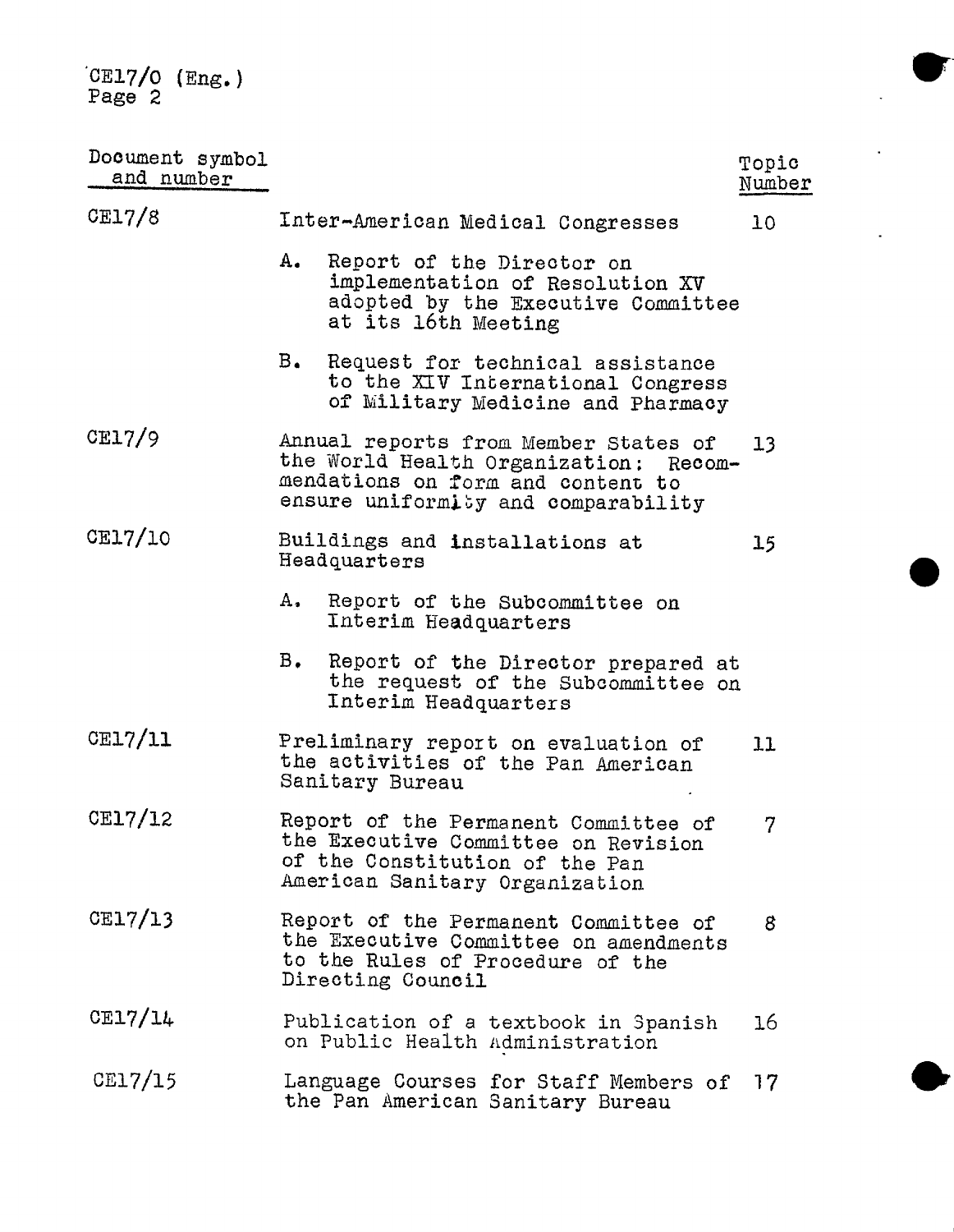CE17**/**O iEng. ) Page 3

| Document symbol<br>and number       |                                                                                                                                                                                      | Topic<br>Number |
|-------------------------------------|--------------------------------------------------------------------------------------------------------------------------------------------------------------------------------------|-----------------|
| $\mathbf{g}(\mathbf{r})$<br>CE17/16 | Provisional Precis Minutes of the<br>First Plenary Session                                                                                                                           |                 |
| CE17/17                             | Resolution I. Summary of Proposed<br>Program and Budget of the Pan Amer-<br>ican Sanitary Bureau for 1954                                                                            | 5               |
| CE17/18                             | Resolution II. Application of the<br>cost-of-living adjustment                                                                                                                       | 9               |
| CE17/19                             | Resolution III. Technical Assist-<br>ance to the XIV International Con-<br>gress of the Military Medicine and<br>Pharmacy                                                            | $10 - B$        |
| CE17/20                             | Provisional Precis Minutes of the<br>Second Plenary Session                                                                                                                          |                 |
| CE17/21                             | Provisional Precis Minutes of the<br>Third Plenary Session                                                                                                                           |                 |
| CE17/22.<br>$(\text{Rev.1})$        | Proposed Revision of Staff Rule 1616                                                                                                                                                 | 14              |
| CE17/23                             | Report of the Working Group to the<br>(Rev.1) Executive Committee on the Proposed<br>Program and Budget of the Region of<br>the Americas, World Health Organiza-<br>tion, for $1954$ | 6               |
| CE17/24                             | (No document issued for this number)                                                                                                                                                 |                 |
| CE17/25                             | Resolution V. Amendments to the<br>Rules of Procedure of the Directing<br>Council                                                                                                    | 8               |
| CE17/26                             | Resolution IV. Revision of the<br>Constitution of the Pan American<br>Sanitary Organization                                                                                          | 7               |
| C <sub>E17/27</sub>                 | Resolution VII. Evaluation of the<br>Activities of the Pan American<br>Sanitary Bureau                                                                                               | 11              |

l,

 $\ddot{\phantom{a}}$ 

 $\cdot$  $\ddot{\phantom{a}}$ 

.